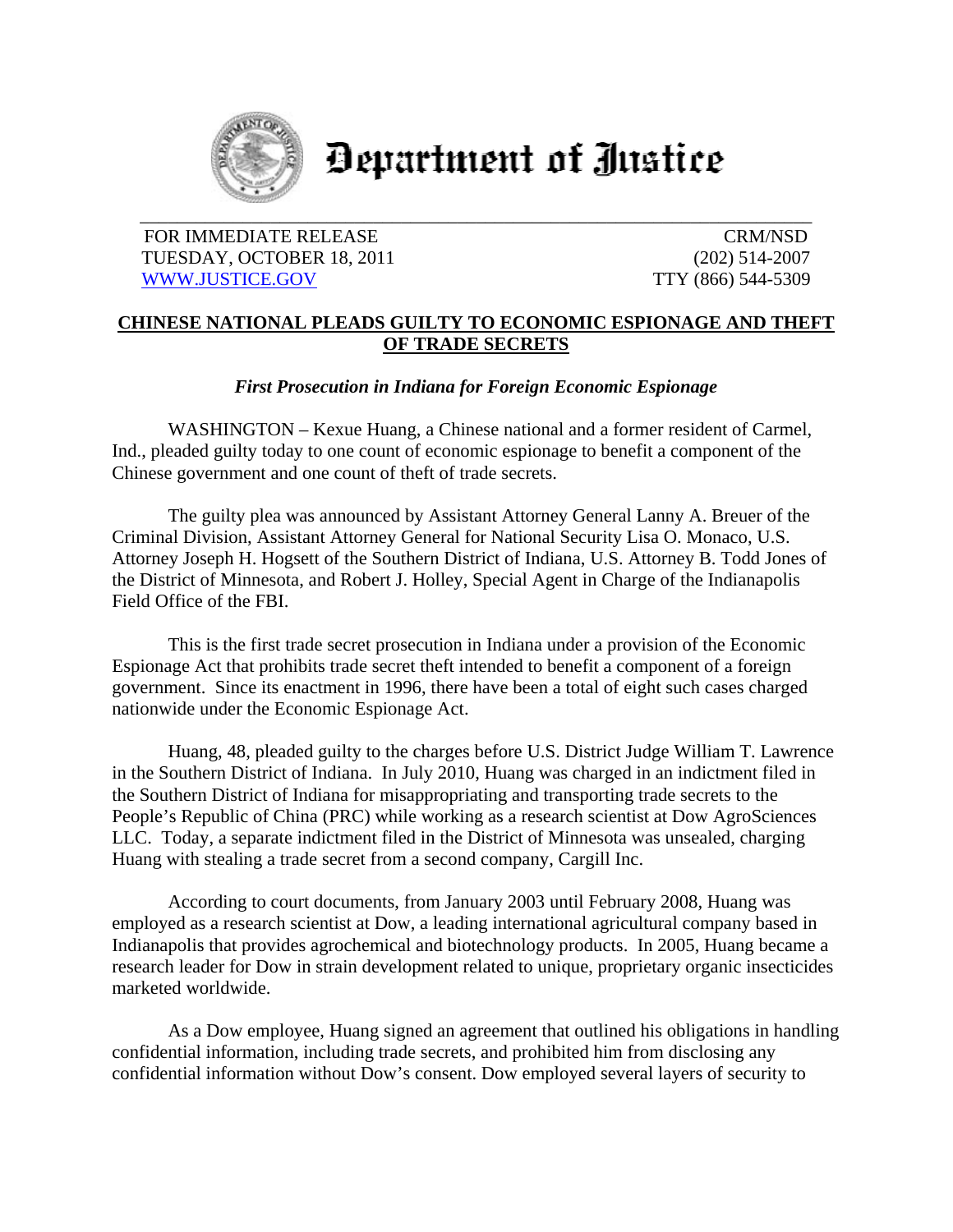preserve and maintain confidentiality and to prevent unauthorized use or disclosure of its trade secrets.

 Huang admitted that during his employment at Dow, he misappropriated several Dow trade secrets. According to plea documents, from 2007 to 2010, Huang transferred and delivered the stolen Dow trade secrets to individuals in Germany and the PRC. With the assistance of these individuals, Huang used the stolen materials to conduct unauthorized research with the intent to benefit foreign universities that were instrumentalities of the PRC government. Huang also admitted that he pursued steps to develop and produce the misappropriated Dow trade secrets in the PRC, including identifying manufacturing facilities in the PRC that would allow him to compete directly with Dow in the established organic pesticide market.

 According to court documents, after Huang left Dow, he was hired in March 2008 by Cargill, an international producer and marketer of food, agricultural, financial and industrial products and services. Huang worked as a biotechnologist for Cargill until July 2009 and signed a confidentiality agreement promising never to disclose any trade secrets or other confidential information of Cargill. Huang admitted that during his employment with Cargill, he stole one of the company's trade secrets – a key component in the manufacture of a new food product, which he later disseminated to another person, specifically a student at Hunan Normal University in the PRC.

 According to the plea agreement, the aggregated loss from Huang's criminal conduct exceeds \$7 million but is less than \$20 million.

"Mr. Huang used his insider status at two of America's largest agricultural companies to steal valuable trade secrets for use in his native China," said Assistant Attorney General Breuer. "We cannot allow U.S. citizens or foreign nationals to hand sensitive business information over to competitors in other countries, and we will continue our vigorous criminal enforcement of economic espionage and trade secret laws. These crimes present a danger to the U.S. economy and jeopardize our nation's leadership in innovation."

"Today's plea underscores the continuing threat posed by the theft of business secrets for the benefit of China and other nations," said Assistant Attorney General Monaco.

U.S. Attorney Hogsett noted that it is the first time economic espionage has been charged in the Southern District of Indiana. Hogsett remarked that "as U.S. Attorney, I am committed to working with Hoosier businesses who have been victimized and doing everything within our influence to protect Hoosier companies." Hogsett praised Dow for its cooperation with the investigation and prosecution, noting that "companies must first report and then work with federal investigators and prosecutors if we are to stem the illicit export of trade secrets vital to the economy not only of Indiana but the United States." Hogsett also stated, "the dual prosecutions from Indiana and Minnesota should serve as a warning to anyone who is considering robbing American companies of their information and weaken the American economy by selling that information to foreign governments or others that he will face severe consequences. The federal agents and prosecutors who worked tirelessly in these two cases are to be commended for their hard work and dedication."